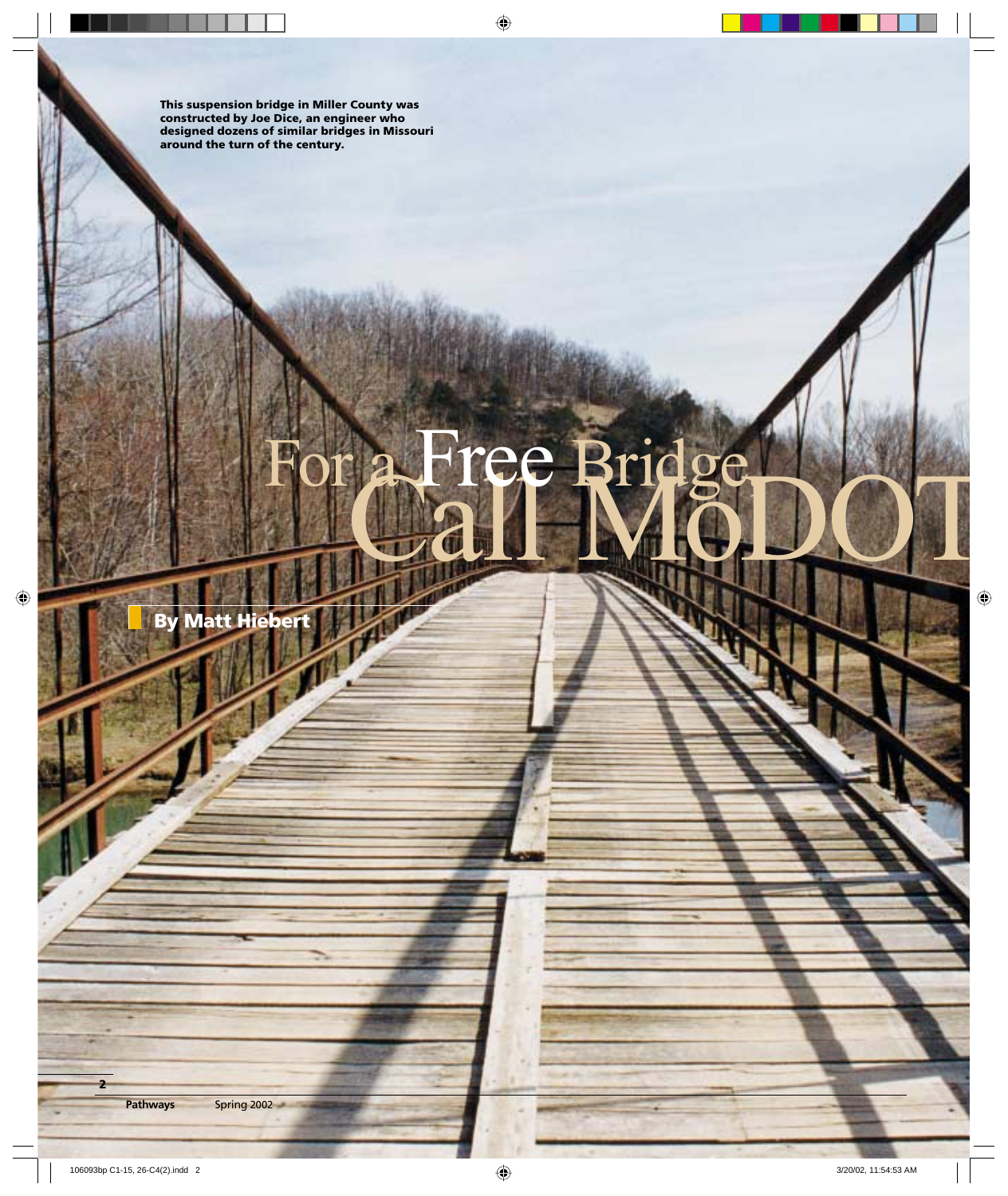### How Old Bridges Get New Lives

Missouri's bridges span more than roadways, rivers and ravines. They also connect us to the past.

Nearly every bridge in the state has a story to tell, whether it's about the routes our ancestors once traveled or the engineering methods of a bygone era. That's why, when the time comes for an older bridge to be replaced, the Missouri Department of Transportation makes every effort to preserve this link to history.

### **BOLLMAN**

D<br>-<br>-



Through the efforts of MoDOT's cultural resources staff, the department helps to preserve and reuse historic bridges by making them available to communities and organizations that may need a somewhat used, older bridge.



Over the years, MoDOT has supplied guidance, historical information and technical data to hundreds of groups and individuals interested in the preservation and adaptive reuse of historic bridges in Missouri and other states.

"For a long time, people recognized historic bridges, but there wasn't much enthusiasm for them," says

Randy Dawdy, MoDOT historic bridge coordinator. "But that all began to change back in the 1960s."

### **From Catastrophe to Catalog**

In 1967, 46 people were killed in the collapse of the Silver Bridge, which spanned the Ohio River between Kanagua, Ohio, and Point Pleasant, Va. The tragedy



raised public awareness of structurally deficient bridges nationwide, and state governments began to take a careful look at their older bridges.

"As they did that, they realized that many of the older bridges have historical significance," Dawdy explains. "The federal and state governments began to consider the possibility of preserving them rather than just tearing them out."

By 1987, with the passage of the Surface Transportation and Uniform Relocation Assistance Act, many historic bridges were given a second chance. The act required all states to inventory their bridges, and rehabilitate, reuse and relocate the historic ones.

Today, most states have complete, or nearly complete, historic-bridge inventories.

"Here is ours," Dawdy says, tapping a three-footthick, multi-volume catalog of Missouri bridges. "It looks at over 23,000 bridges and boils them down to the most potentially significant."

Although still being reviewed by participating agencies, the 1996 draft of the Missouri Historic Bridge Inventory includes 1,800 bridges that possibly could have historic significance. About 200 of those are eli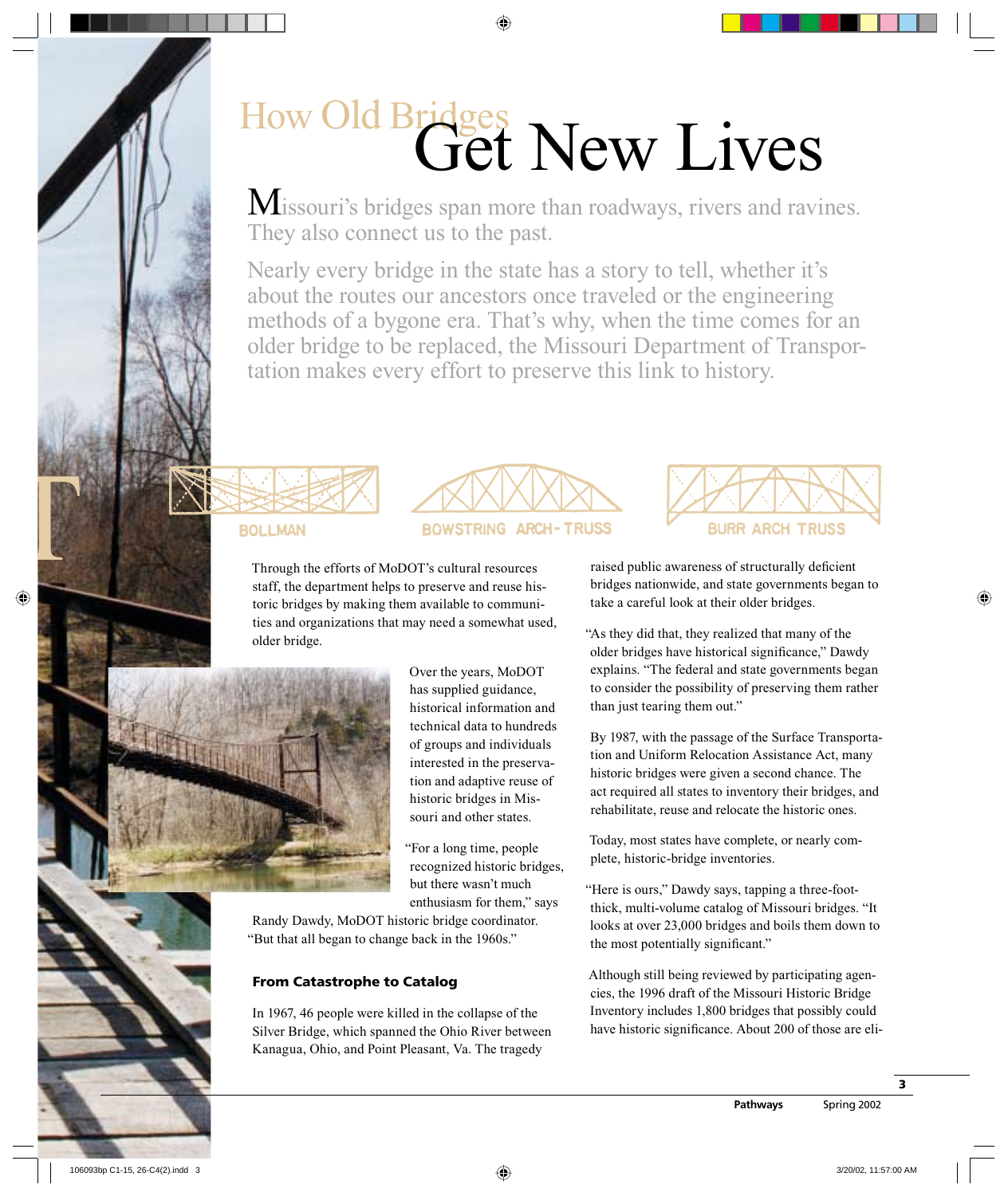gible for, or already listed on, the National Register of Historic Places. Another 100 are still under consideration.

These bridges primarily were evaluated in terms of their historical and technological significance. Structural integrity also was considered. When one of these bridges has to be replaced, whether it's owned by a county, city or the state, some crucial decisions have to be made.



**The Riverfront Bridge in St. Joseph was given to the city by Buchanan County and is now part of a bicycle-pedestrian trail.**





**The Georgia City Bridge after being moved to Webb City where it will eventually cross a small stream in King Jack Park.**

"The priority is to keep using it, either for vehicular purposes or as a pedestrian facility," Dawdy explains. If this isn't feasible, then the bridge is advertised for adaptive reuse.

In that case, MoDOT or the government body that controls the structure will advertise the bridge in newspapers, engineering periodicals, preservation publications and on the Internet.

Interested parties may submit a proposal for reusing the bridge in a way that preserves its historical significance and physical integrity. This means the bridge cannot just be torn down and sold as scrap metal.

"Whoever ends up with the bridge has to keep in mind its historic nature and make it accessible to the public," Dawdy explains.

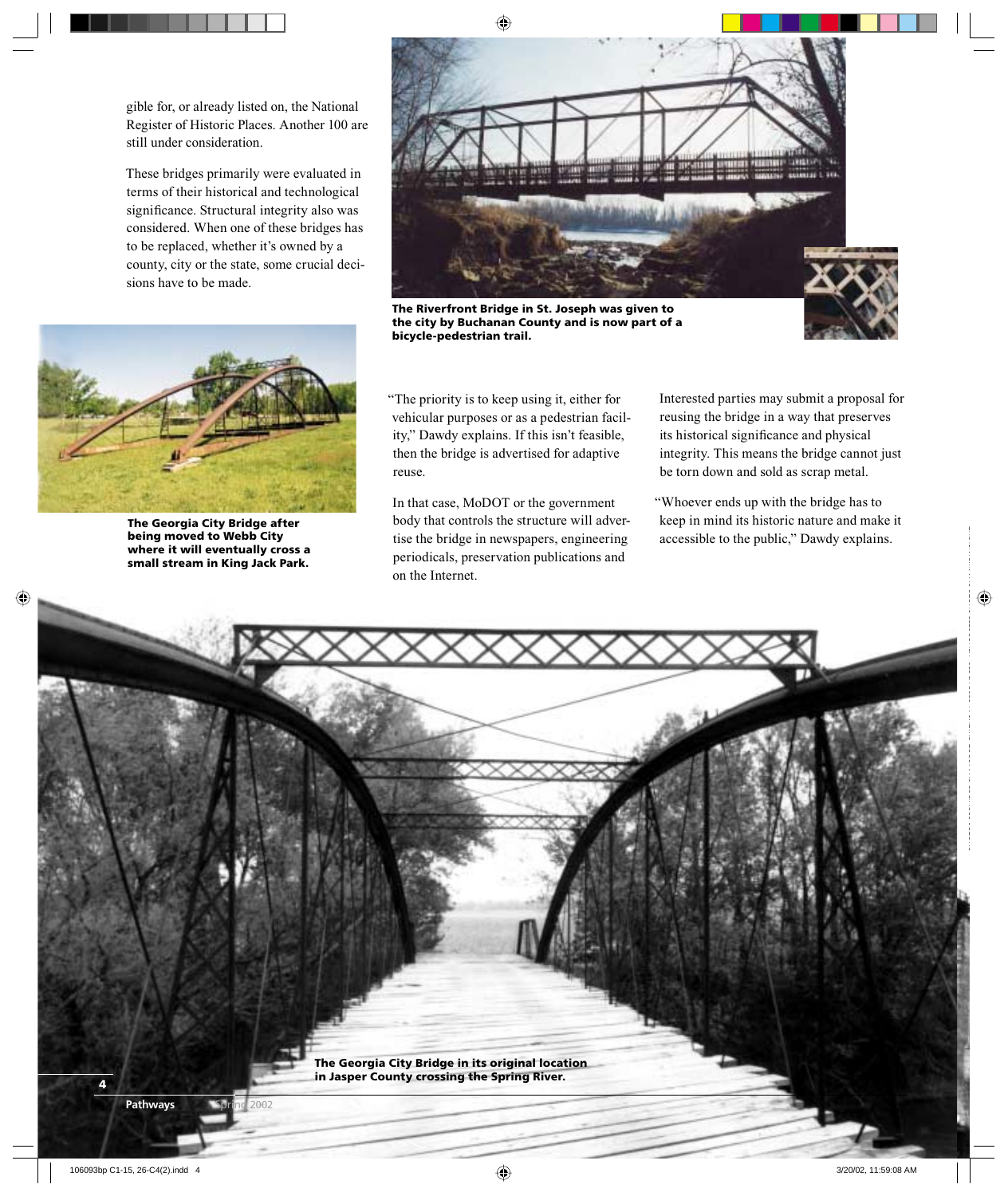in use – they're just not in their original locations. Some have been preserved in parks and historic sites. Some have been moved to private property. And others have found new uses right where they stand.

### **It's Fine Where It Is**

The preferred option is to reuse a bridge in place. This will work only if the new bridge will be built to be compatible with the older bridge, meaning, on navigable streams, both old and new bridge piers must line up so ships and barges can pass easily.

One very visible example of this option is the Eads Bridge, which is maintained by the City of St. Louis.

"The Eads Bridge played a significant role in the development of North America," Dawdy says. "It was built between 1867 and 1874 as a major railroad link across the Mississippi River. Today it still functions as a light-rail and limited pedestrian bridge."

While the Eads Bridge is one of the more famous examples in Missouri, Dawdy says there are literally scores of "used-in-place" bridges dotting the countryside.

### **Put It There**

If for some reason a historic bridge cannot be left in place, the next option is to find it a new home. That may require moving

**The Eads Bridge in St. Louis is an excellent example of a bridge reused in place. Once a vital rail link over the Mississippi River, today it serves as a light-rail and pedestrian bridge.** 



## Many of Missouri's historic bridges are still **It's a Bird, It's a Plane,** in use – they're just not in their original **By Matt Hiebert It's a ... Bridge?**

Last January, residents of Caldwell County saw an unusual flying object. No, it wasn't **a UFO. It was something even stranger – a fl ying bridge!**

As part of the historic bridge reuse and relocation program, officials from the city of Polo and Caldwell County worked together to find the structure a new home.

**"My wife is the president of the Polo community betterment group," says Gary Carr, who helped coordinate the bridge move for the city. "They were putting in a walking trail around the city park and needed a bridge to cross a pond."**

**After making some phone calls, Carr discovered that Caldwell County had an old bridge that fit Polo's needs.** 



**The bridge had been straddling Otter Creek south of Hamilton, connecting two ends of an abandoned road. Carr called MoDOT for advice and historical data on the bridge.**

**"Mr. Carr contacted me and I was able to provide some background on the bridge," says Bob Burnett, bridge engineer for MoDOT's Northwest District. "We found out that the bridge was indeed a historical structure because of its bowstring truss**  configuration."

The next step was to figure out how to actually move it.

**"When we started this project, we heard that the National Guard would take on jobs like this as training exercises," Carr says. "The Missouri National Guard didn't have the right equipment, so they put me in touch with guard units in other states."**

**Carr made a few more calls and learned that the Iowa National Guard could move the bridge with one of its twin-blade Chinook helicopters. The structure was removed**  from its piers and placed in an adjacent field so the helicopter could access it easily.

In January, the big chopper flew down from Iowa, picked up the 15,000-pound structure and flew it 12 miles to the town of Polo where it has found a new life, **crossing a small pond in a community park. .**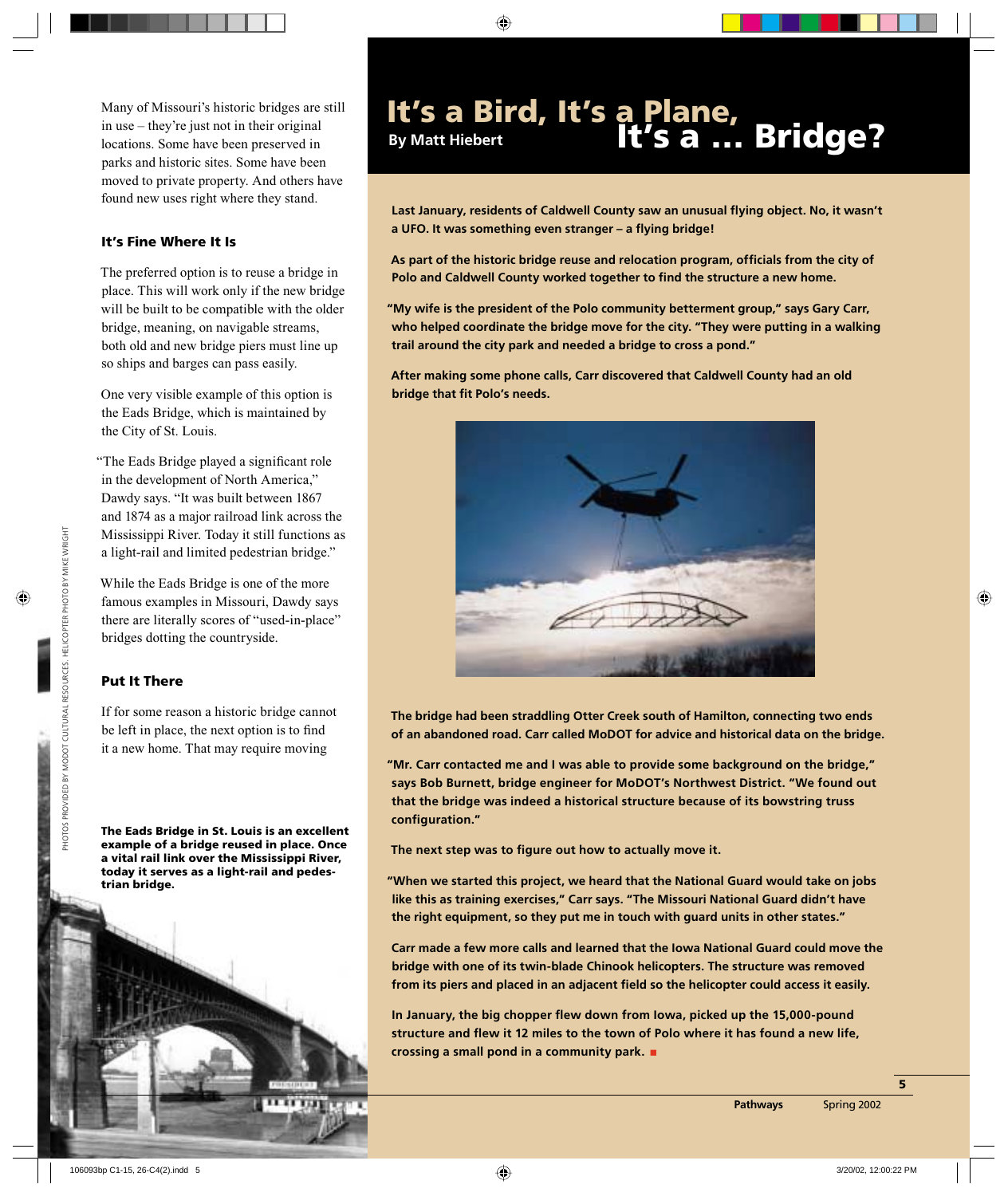## **Historic Bridges That Crossed Over**



**Many other historic bridges in Missouri have been saved from the scrap heap by the relocation and reuse program. Here are a few more from across the state that had happy endings:**

**Built in 1871, when the Georgia City Bridge**  was finally closed to traffic in 1986 it was **the oldest known all-metal vehicular bridge in the state. The bowstring-arch style bridge will eventually cross a small stream in King Jack Park in Joplin, several miles away from its original site.** 





**The Redings Mill Bridge is a concrete openspandrel arch bridge originally constructed in 1930 and recently given to Newton County for use on a pedestrian route. It is an excellent example of a bridge used in place.** 

**Legendary suspension-bridge builder, Joe Dice, constructed the Upper Bridge across the Osage River at Warsaw in 1928. Closed**  to traffic in 1979, the structure has been **preserved in place. Recently, it was added to the National Register of Historic Places and deeded to the city of Warsaw.**

**The Buffalo Ridge Road Bridge is a Pratt/Warren pony-truss bridge originally built over Cedar Fork Creek in Franklin County during the early 1920s. Ownership was transferred to an individual who will re-erect the bridge over a creek on private property. The bridge was dismantled and moved about eight miles from its original location.**



the whole bridge, or at least a significant portion of it. This obviously is a formidable undertaking, considering some of these structures are hundreds of feet long and weigh many tons.

To move a larger bridge, the planning and logistics involved can be staggering. Techniques vary based on budgets, equipment and time.

"If you match-mark all the pieces, you can take the bridge apart like a giant Erector Set," Dawdy explains. "Then you load it on a truck, take it to where you want it and put it back together again."

For the most part, that method works fine. Yet sometimes the situation may call for oldfashioned ingenuity. Take, for instance, the 1883 Bonanza Bridge in Caldwell County.

Several years ago, county officials decided to replace the historic bridge with a newer, safer and wider one. To preserve the old bridge, the county tapped into funds that were originally set aside for its demolition.

The problem was the bridge's cumbersome length of 187 feet. The plan was to move the bridge only a few hundred feet, making disassembly and reassembly too expensive. So county officials came up with another plan.

"They decided to move it 300 feet, all in one piece," Dawdy says. "They built a temporary gravel road across the creek bed, used a bulldozer and two cranes, and moved it the entire distance, 10 feet at a time."

Today that old bridge stands on permanent concrete mounts in a field next to the new bridge.

Of course, not all bridge relocations require such creativity. Some of them literally can

*Continued on page 14*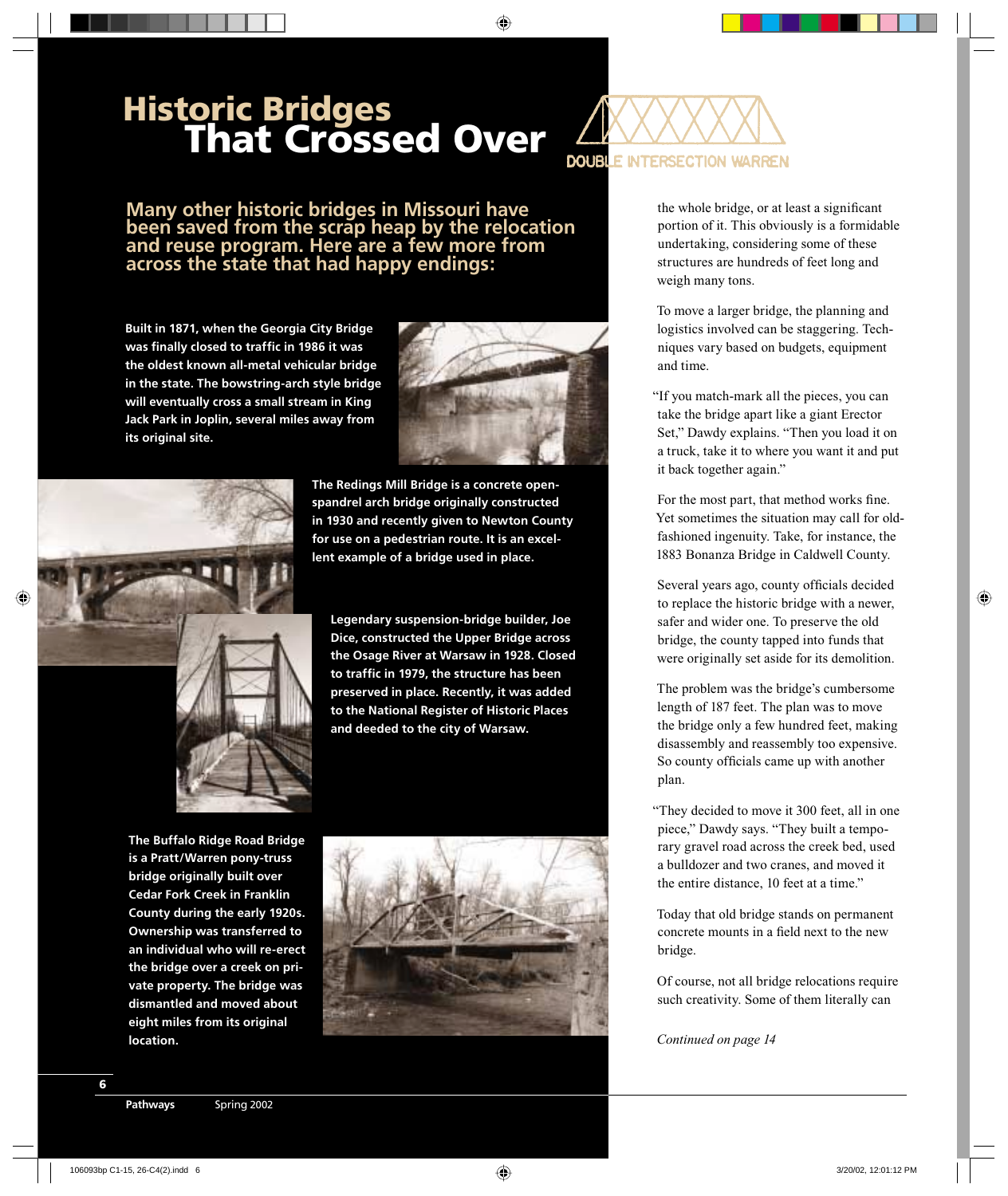

**The Bonanza Bridge in Caldwell County before adaptive reuse.**

**The Bonanza Bridge after it was saved from the scrap heap.** 



# **K-TRUSS**

*Continued from page 6*

be loaded in one piece on the back of a truck and delivered to their new spot. That's how Carroll County moved one of its historic bridges, a tiny Pratt Bedstead-truss bridge from the early 1900s, to the front yard of the Carroll County Historical Society in Carrollton, where it stands today.

"At about 15 feet long, it's the smallest preserved historic bridge I know of in the state," Dawdy says. "It's used for instructional purposes, and as a small stage for outdoor lectures and presentations."

#### **When All Else Fails**

Despite the fact that these bridges are offered for free to any qualified recipient, sometimes there simply are no takers. It may be that, as in the case of the old Mark Twain Memorial Bridge in Hannibal, a bridge is just too gigantic for any practical use.

"The larger bridges very seldom get any takers because of the cost of preservation and relocation," Dawdy says. "Your name would have to be Gates, Trump or Walton to afford that."

At that point the only viable alternative is "preservation on paper." This means that a historic bridge is extensively researched, photographed and mechanically drawn to scale. Historic narratives, along with the photographs and drawings, are placed in archives such as libraries, historical societies, and sometimes in the Library of Congress. In some cases, pieces of the structure, such as its nameplate, are salvaged for display in a museum.

#### **The Future of the Past**

In the end, most historic bridges end up being torn down or taken away.

"I'd guess that for every historic bridge we've physically preserved, there are at least 10

more we've had to demolish," Dawdy says. "Our historic bridges are going down the tubes fast."

However, because interest in preserving historic bridges is growing nationwide, Dawdy says several states have come up with innovative ways to save them.

"Nebraska has a system to disassemble and store its historic bridges until somebody wants one," Dawdy says. "The state actually puts out a little catalog with photos."

Perhaps one of the most innovative preservation programs can be found in Michigan. Calhoun County actually has constructed a park for its historic bridges, similar to an endangered species preserve. Several different kinds of bridges cross a creek in the

ER TAL<br>- STRUI

**FLOOR BEAM** 

LATERN BRACIA

BOTTOM LATER

END FLOOR BEAM